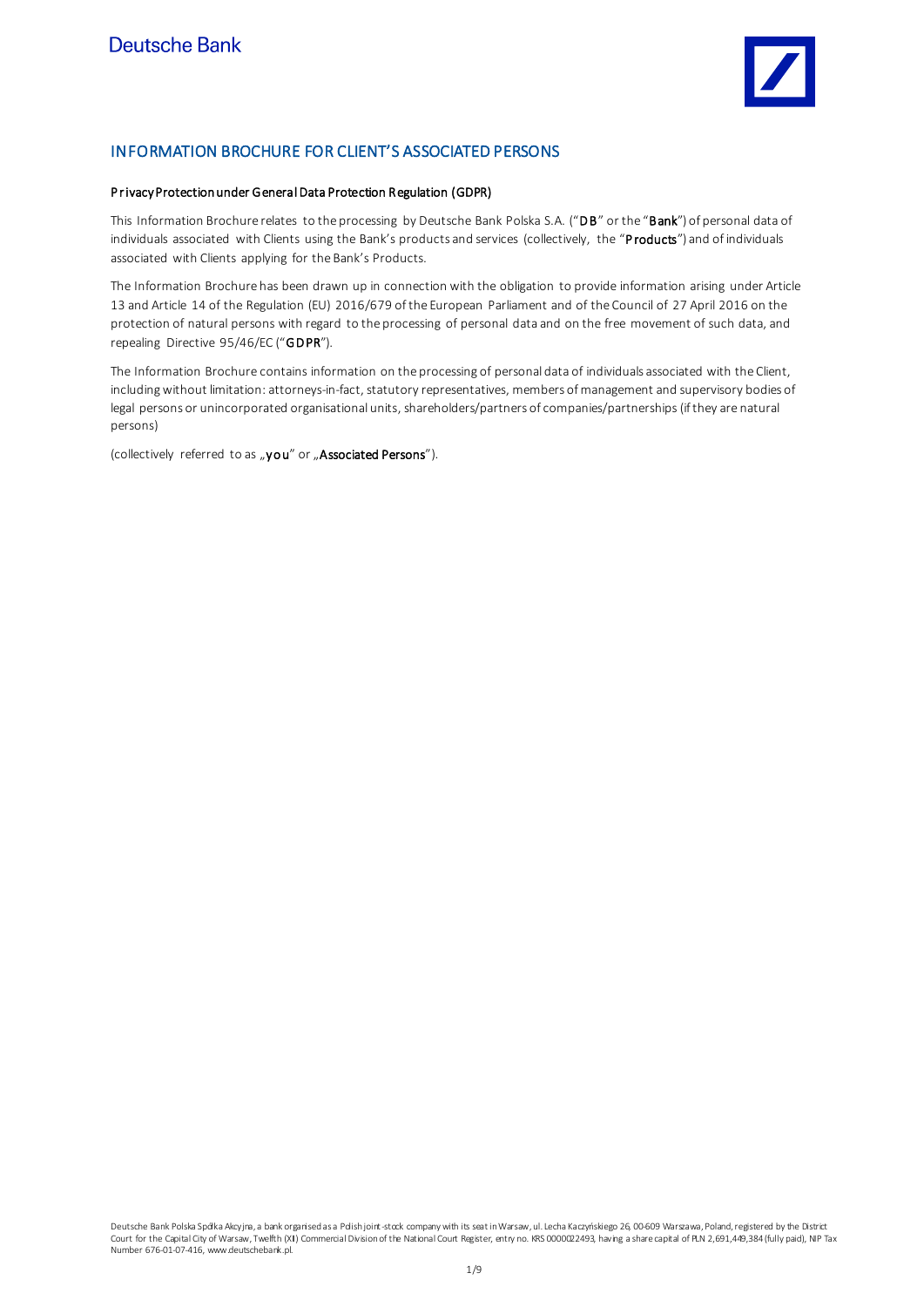

## Tab le of Contents

- 1. The identity and the contact d etails of the Controller and the contact d etails of the Data Protection Officer
- 2. The purposes and the legal basis for data processing and periods for which the personal data will be stored<br>3. The legitimate interests pursued by the Bankor a third party with regard to the processing of personal data
- 3. The legitimate interests pursued by the Bank or a third party with regard to the processing of personal data<br>4. The categories and sources of personal data processed
- The categories and sources of personal data processed
	- 4.1 Data collected directly from the Associated Persons
	- 4.2 Data collected from other sources
	- 4.3 Handling complaints or requests
	- 4.4 Recording telephone calls
- 5. Th e b asis for the requirement to provide p ersonal data which the Bank collects directly from you

## 6. Th e recipients or categories of recipients of p ersonal d ata

- 6.1 Transfer of personal data to recipients within the Deutsche Bank Group
- 6.2 Transfer of personal data to recipients outside the Deutsche Bank Group
	- 6.2.1 Processors acting at the request of the Bank
	- 6.2.2 Third-party entities independent of the Bank
- 7. The rights vested in the Associate P ersons and how to exercise them
	- 7.1 Rights vested
	- 7.2 Exercise of rights vested
- 8. BIK Privacy Notice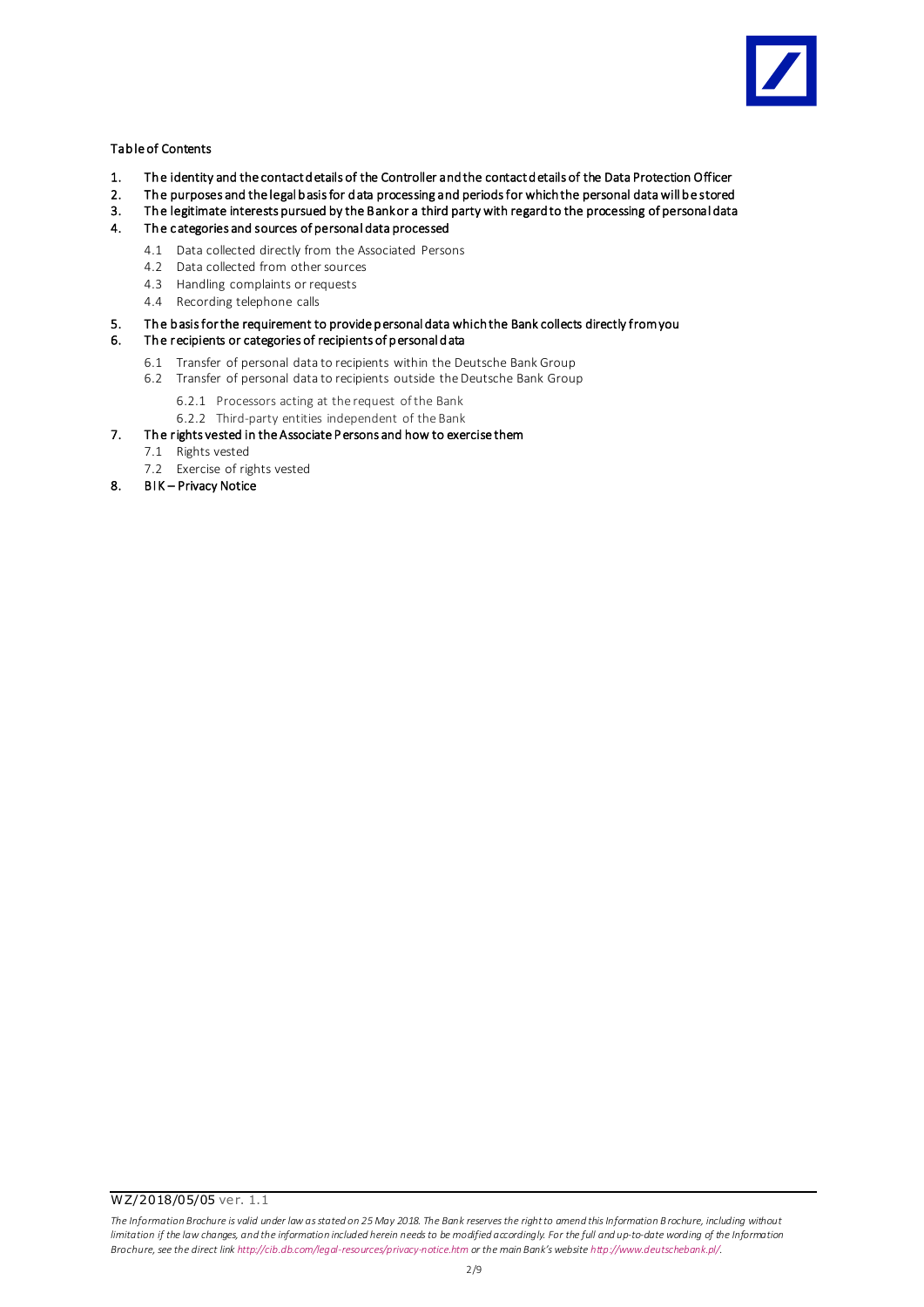

## 1. Th e identity and the contact d etails of the Controller and the contact d etails of the Data Protection Officer

Deutsche Bank Polska S.A., a bank organised as a Polish joint-stock company with its seat in Warsaw, address: 00-609 Warszawa, Poland, ul. Lecha Kaczyńskiego 26, entered into the Register of Entrepreneurs of the National Court Register by the District Court for the Capital City of Warsaw, Registry Court, Twelfth (XII) Commercial Division, entry no. KRS 0000022493, NIP Tax Number 6760107416, is the Controller of your personal data.

In order to contact the Bank in any matters relating to the processing of your personal data, you may use any of the available communication channels with the Bank, such as for instance:

- a contact form on the Bank's website,
- a general helpline at 801181818, 126258000, or 500919000,
- an email sent to info.db@db.com,
- a written enquiry sent to the mailing address: ul. Lecha Kaczyńskiego 26, 00-609 Warszawa, Poland,
- a personal visit to a Bank's branch to enquire about the issue.

In order to obtain any information relating to the processing of your personal data from the Bank, you may also contact directly the Data Protection Officer at:

- the Data Protection Officer's email address[: db.IODO@db.com,](mailto:db.IODO@db.com)
- the Data Protection Officer's mailing address: ul. Lubicz 23, 31-503 Kraków, Poland,
- a contact form on the Bank's website.

### 2. The purposes and the legal b asis for d ata processing and periods for which the personal data will be stored

The Table below presents information on the purposes of personal data processing, legal basis for data processing, and periods for which the data will be processed (including stored).

A detailed description of the legal bases is provided further down in this section.

| <b>Purpose of processing</b>                                          | Description of purpose of<br>processing                                                                                                                         | Legal basis for processing                                                                                                                                                                                   | Data storing period                                                  |
|-----------------------------------------------------------------------|-----------------------------------------------------------------------------------------------------------------------------------------------------------------|--------------------------------------------------------------------------------------------------------------------------------------------------------------------------------------------------------------|----------------------------------------------------------------------|
| Conclusion and performance<br>of contracts with Clients               | Conclusion and performance of<br>contracts with the Bank's Clients<br>by the Bank, including review of<br>Client creditworthiness and<br>credit risk assessment | Legitimate interests of the controller<br>(Article 6.1(f) of GDPR)<br>Compliance with a legal obligation<br>(Article 6.1(c) of GDPR)<br>Performance of a contract (Article 6.1(b)<br>of GDPR)                | $\bullet$ 10 years <sup>1</sup> or<br>$\bullet$ 3 years <sup>2</sup> |
| Conclusion and performance<br>of contracts with Associated<br>Persons | Conclusion and performance of<br>contracts with Associated<br>Persons by the Bank                                                                               | Legitimate interests of the controller<br>(Article 6.1(f) of GDPR)<br>Performance of a contract (Article 6.1(b)<br>of GDPR)                                                                                  |                                                                      |
| Pursuing claims and defence<br>against claims                         | Pursuing claims and defending<br>against claims by the Bank, and<br>the Bank's debt collection<br>efforts                                                       | Performance of a contract (Article 6.1(b)<br>of GDPR) and pursuance of the<br>controller's legitimate interests (Article<br>$6.1(f)$ of GDPR)                                                                |                                                                      |
| Complaints and requests                                               | Handling of complaints and<br>requests                                                                                                                          | Performance of a contract (Article 6.1(b)<br>of GDPR), pursuance of the controller's<br>legitimate interests (Article 6.1(f) of<br>GDPR), and compliance with a legal<br>obligation (Article 6.1(c) of GDPR) |                                                                      |

WZ/2018/05/05 ver. 1.1

-

The Information Brochure is valid under law as stated on 25 May 2018. The Bank reserves the right to amend this Information B rochure, including without limitation if the law changes, and the information included herein needs to be modified accordinaly. For the full and up-to-date wording of the Information *Brochure, see the direct li[nk http://cib.db.com/legal-resources/privacy-notice.htm](http://cib.db.com/legal-resources/privacy-notice.htm) or the main Bank's website <http://www.deutschebank.pl/>.*

<sup>1</sup> The limitation period for civil-law claims against the Bank, commencing on the day on which the claim becomes enforceable – Article 118 of the Polish Civil Code. The limitation periods may be shorter for claims arising under contracts for certain categories of the Products or civil-law claims arising under guarantees, sureties, and letters of credit.

<sup>2</sup> The limitation period for potential civil-law claims by or against the Bank relating to business activity and claims for periodic payments, commencing on the day on which the claim becomes enforceable – Article 118 of the Polish Civil Code. The limitation periods may be shorter for claims arising under contracts for certain categories of the Products or civil-law claims arising under guarantees, sureties, and letters of credit.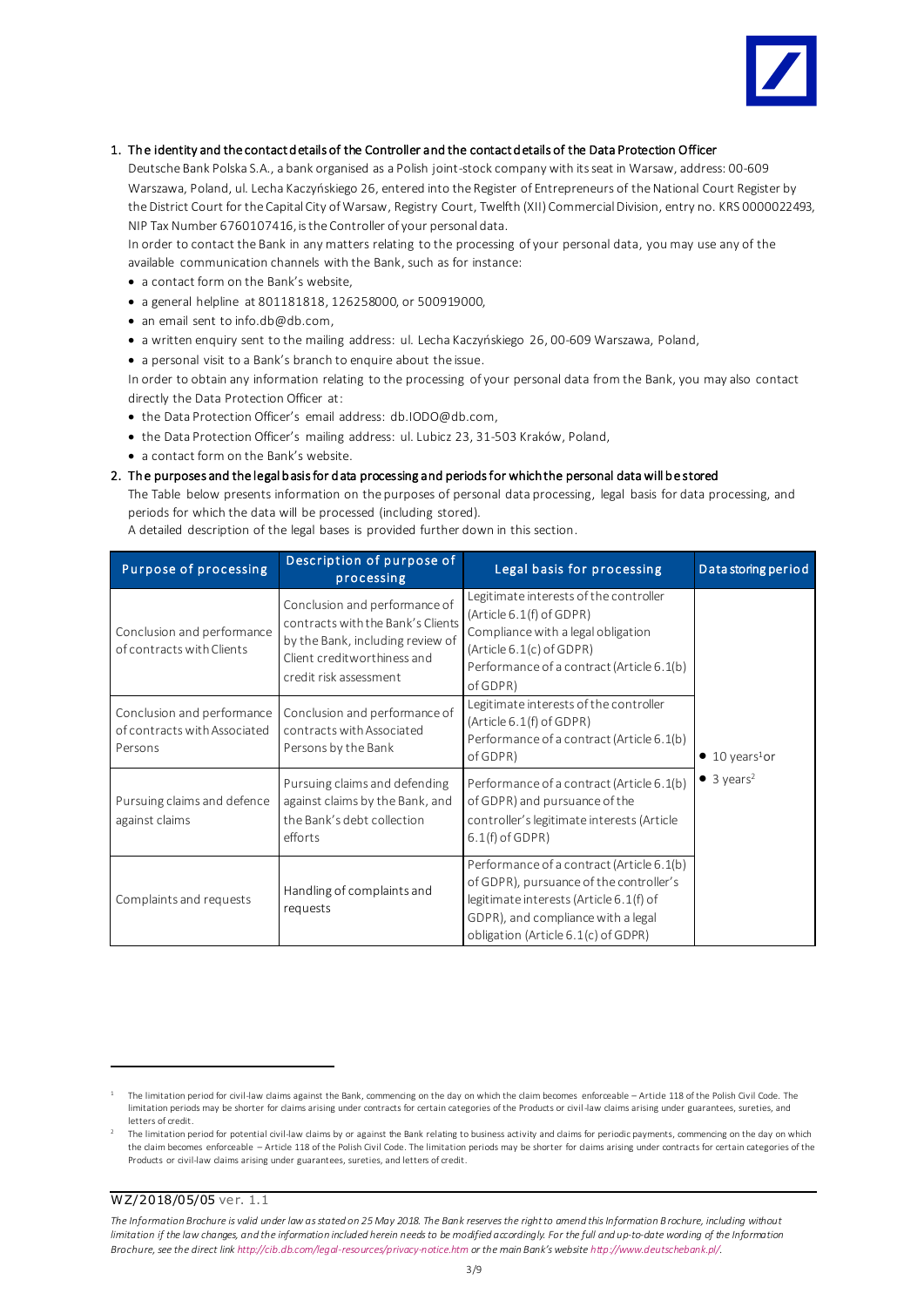

| <b>Purpose of processing</b>                           | Description of purpose of<br>processing                                                                                                                                               | Legal basis for processing                                     | Data storing period                                                                            |
|--------------------------------------------------------|---------------------------------------------------------------------------------------------------------------------------------------------------------------------------------------|----------------------------------------------------------------|------------------------------------------------------------------------------------------------|
| Obligations relating to anti-<br>money laundering      | Compliance with legal<br>obligations imposed under anti-<br>money laundering and anti-<br>terrorism financing legislation                                                             | Compliance with a legal obligation<br>(Article 6.1(c) of GDPR) | $\bullet$ 5 years <sup>3</sup>                                                                 |
| Compliance with regulatory<br>provisions               | Ensuring compliance with<br>provisions regulating the Bank's<br>operations, including generation<br>of statistics and reports and<br>their submission to the relevant<br>institutions | Compliance with a legal obligation<br>(Article 6.1(c) of GDPR) | • 2 years <sup>4</sup><br>$\bullet$ 5 years <sup>5</sup> or<br>$\bullet$ 12 years <sup>6</sup> |
| Archiving documents for<br>accounting and tax purposes | Archiving data under generally<br>applicable laws                                                                                                                                     | Compliance with a legal obligation<br>(Article 6.1(c) of GDPR) | $\bullet$ 5 years <sup>7</sup>                                                                 |

The personal data storing periods and the numbering of specific articles in the legislation listed above may change as the applicable law changes.

Below is a detailed description of the legal bases for the processing carried out by the Bank:

## a) Performance of a contract

The processing may be necessary to perform a contract with you or to take certain steps at your request prior to entering into a contract. This applies to the conclusion of contractswith the Associated Persons that are directly or indirectly related to the use of the Bank's Products by the Clients.

## b) Legal provision

The processing is often necessary to meet the Bank's legal or regulatory obligations or is directly mandated under law. The most significant Polish regulations under which the Bank processes your personal data include without limitation:

- Banking Law (Articles 70, 74, 88k.7, 105, 105a, 106d,112b);
- Anti-Money Laundering and Anti-Terrorist Financing Act (Articles 8 9k);
- Act on Trading in Financial Instruments (Article 83a.4a);
- Act on the Performance of the Agreement between the Government of the Republic of Poland and the Government of the United States of America to Improve International Tax Compliance and to Implement FATCA and Council Directive 2014/107/EU amending Directive 2011/16/EU as regards mandatory automatic exchange of information in the field of taxation (Articles 4 and 11-14);
- Tax Ordinance Act (Articles 32, 86, 88, 119zu);
- Act on Accounting (Articles 71-76);
- Act on the National Bank of Poland (Articles 23 and 23a);
- Act on the Bank Guarantee Fund, Deposit Guarantee Scheme, and Mandatory Restructuring (Articles 29, 41 46);
- Act on Payment Services (Article 10).

## c) Vo luntary consent

In some cases, the Bank obtains your prior voluntary consent to the processing of personal data. If the Bank processes your personal data based on consent, such consent may be withdrawn at any time just as easily as it was given. Withdrawal of a consent does not affect the lawfulness of processing made prior to such withdrawal. Your consent can be withdrawn in various ways – for more information, see Section 7. Giving any such consent is voluntary and does not affect the use of the Product in any way.

4 The period commencing on the day on which the calculation system test results are obtained pursuant to Article 29 of the Act on the Bank Guarantee Fund, Deposit Guarantee Scheme, and Mandatory Restructuring.

 $5$  The period commencing on the day of expiry of the obligation towards the Bank pursuant to Article 105a.3 and 5 of the Banking Law.

6 The period commencing on the day of expiry of the obligation towards the Bank pursuant to Article 105a.4 and 5 of the Banking Law. 7

The period commencing:

-

a) at the beginning of the year immediately following the financial year to which the data relates – Article 74 of the Act on Accounting; b) at the end of the calendar year in which the deadline for payment of the tax expired and ending with the expiry of the period of the tax obligation –Articles 32, 86, and 88 in conjunction with Article 70 of the Tax Ordinance Act;

WZ/2018/05/05 ver. 1.1

The Information Brochure is valid under law as stated on 25 May 2018. The Bank reserves the right to amend this Information B rochure, including without limitation if the law changes, and the information included herein needs to be modified accordingly. For the full and up-to-date wording of the Information *Brochure, see the direct li[nk http://cib.db.com/legal-resources/privacy-notice.htm](http://cib.db.com/legal-resources/privacy-notice.htm) or the main Bank's website <http://www.deutschebank.pl/>.*

<sup>3</sup> The period commencing on the first day of the year immediately following the year in which the operation on the transaction data was carried out, e.g. registration of the transaction or completion of the transaction analysis -Article 8.4 and 4a, Article 8a.2, and Article 9k of the Anti-Money Laundering and Anti-Terrorist Financing Act.

c) on the first day of the year immediately following the year in which the Bank receives the data – Article 119zu.3 of the Tax Ordinance Act.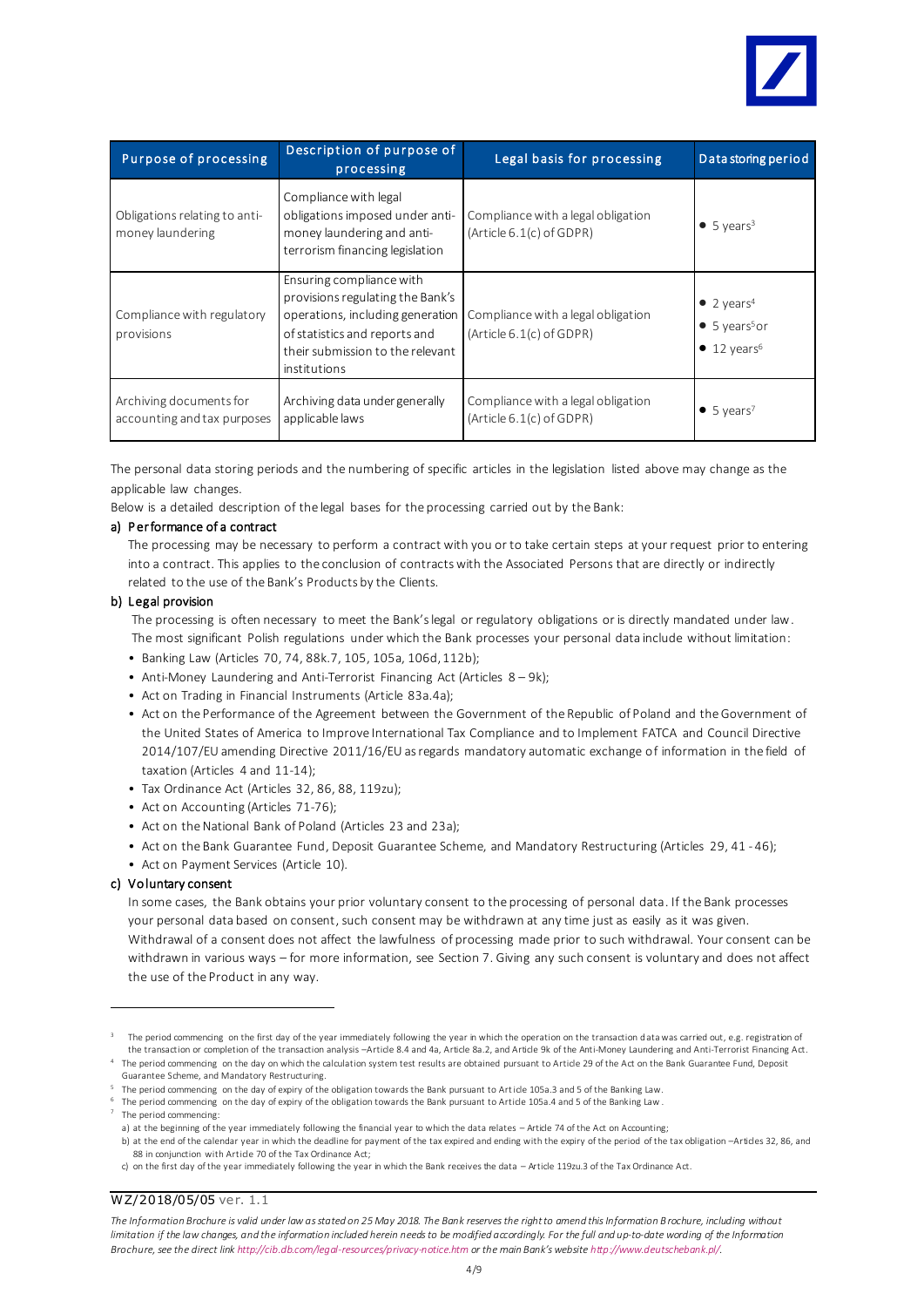

## d) Legitimate interests

The processing may also be deemed necessary to pursue the Bank's legitimate interests, unless it unduly affects your interests or fundamental rights and freedoms. In the course of the processing of personal data on this basis, the Bank always seeks to balance its own legitimate interests and your privacy. In the case of processing on this legal basis, the Bank examines the risk to your rights and freedoms and the measures adopted to safeguard personal data. The legitimate interests pursued by the Bank by way of the processing of personal data are listed and described in detail in Section 3 of this Information Brochure.

## 3. Th e legitimate interests pursued by the Bank or a third party with regard to the processing of personal data

One of the fundamental legal basis upon which the Bank processes your personal data is achieving the objectives stemming from the legitimate interests pursued by the Bank. The "legitimate interests" in the processing of personal data by the Bank include without limitation:

- performance of contracts by the Bank concluded by the Bank's Clients, including enabling the Bank to contact the Clients;
- review of Clients' creditworthiness and assessment of credit risk prior to the conclusion and during the term of the contract;
- handling complaints and requests;
- achieving an adequate level of risk management with regard to money laundering and financing terrorism, as required under the Anti-Money Laundering and Anti-Terrorist Financing Act;
- verifying the information regarding a crime or reasonable suspicion of a crime committed against the Bank or other institutions engaging in a similar business activity and their Clients, processed for the purpose of preventing crime;
- establishment or exercise of legal claims as part of the business activity by the Bank, as well as defence against such claims.

## 4. Th e c ategories and sources of personal data processed

## 4 . 1. Data collected directly from the Associated Persons

The scope of data collected from the Associated Persons depends on the nature of your relationship with the Bank and is determined by the content of the documentation signed by the Associated Person with the Bank.

## 4 . 2. Data collected from other sources

In addition to collecting data directly from you, the Bank may also collect personal data indirectly or directly from other entities, as well as publicly available sources. This applies to:

- a) in the case of all the Associated Persons whose relationship with the Bank stems from a contract concluded by the Client with the Bank (e.g. attorneys-in-fact, individuals establishing security for the Bank's claims, statutory representatives, members of management and supervisory bodies of legal persons or unincorporated organisational units, spouses, relatives of the Bank's Clients, etc.) – data collected from Clients or third parties (e.g. other banks) at the conclusion and in the course of performance of the contract with the Bank, related to that contract, including without limitation data permitting your unequivocal identification;
- b) in the case of all the Associated Persons who have or may have liabilities towards the Bank (e.g. individuals establishing security for the Bank's claims, etc.) – data collected from Clients or third parties (e.g. other banks) at the conclusion and in the course of performance of the contract with the Bank, related to that contract, and also from publicly available sources (e.g. information obtained in the course of pending enforcement, bankruptcy, and liquidation proceedings), including without limitation data permitting the Bank to exercise that liability;
- c) in the case of the Associated Persons who are the Client's contracting parties data collected from Clients or third parties (e.g. other banks) at the conclusion and in the course of performance of the contract with the Bank;
- d) in the case of all the Associated Persons whose data is disclosed in publicly available registers, such as Centralna Ewidencja i Informacja o Działalności Gospodarczej, Krajowy Rejestr Sądowy or Elektroniczne Księgi Wieczyste – data disclosed in those registers.

The Bank may collect personal data of some of the Associated Persons (in cases where they could be potentially responsible for the Client's liabilities) disclosed in registers maintained by such entities as Biuro Informacji Kredytowej S.A. or in other similar registers set up under Article 105.4 of the Banking Law – to the extent permitted under the Banking Law.

## 4 .3. Handling complaints or requests

Should you file a complaint or submit a request to the Bank, you can provide the Bank with additional personal data, such as for example information on the preferred hours in which to contact you or a description of events providing the grounds for your complaint.

#### 4 .4. Recording telephone calls

The Bank records telephone calls with the Associated Persons in order to ensure day-to-day performance of the obligations associated with the use of the Bank's specific Product by the Clients and performance of contracts

WZ/2018/05/05 ver. 1.1

The Information Brochure is valid under law as stated on 25 May 2018. The Bank reserves the right to amend this Information B rochure, including without *limitation if the law changes, and the information included herein needs to be modified accordingly. For the full and up-to-date wording of the Information Brochure, see the direct li[nk http://cib.db.com/legal-resources/privacy-notice.htm](http://cib.db.com/legal-resources/privacy-notice.htm) or the main Bank's website <http://www.deutschebank.pl/>.*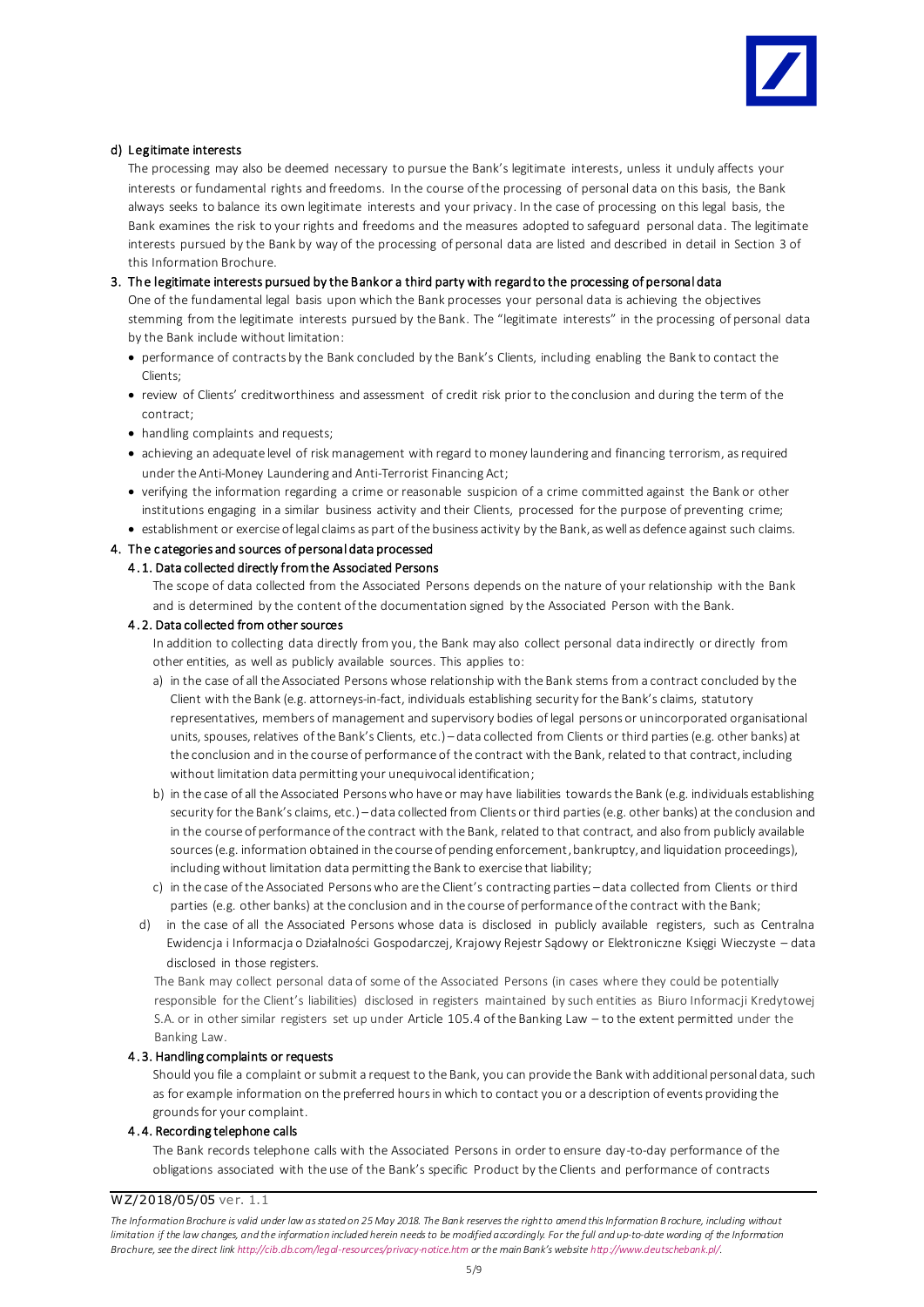

concluded directly with the Associated Persons, as well as in connection with the fulfilment of regulatory obligations imposed upon the Bank.

### 5. Th e b asis for the requirement to provide p ersonal data which the Bank collects directly from you

In the case of all the Associated Persons whose relationship with the Bank stems from a contract concluded by the Client with the Bank and who are providing their data directly to the Bank, the Bank requires the provision of personal data that is necessary to confirm your identity, perform the Bank's contractual obligations towards the Client, or perform your obligations towards the Bank.

In the case of all the Associated Persons who conclude a contract with the Bank and are providing their data directly to the Bank, the Bank requires the provision of personal data that is necessary for the Bank to confirm your identity or to perform the contract concluded with you.

The provision of the personal data referred to under subsection 4.1 above by the Associated Persons stems from the requirements imposed upon the Bank under generally applicable laws and is a condition necessary for the use of the Bank's Products by the Client or, if applicable, conclusion of a contract with the Associated Person by the Bank. While the provision of such data is in each case voluntary, refusal to do so results in an inability to use the Bank's Products by the Client, or an inability to conclude and perform contracts with you by the Bank.

Should a need arise to collect any other data from you than what is necessary to comply with the Bank's legal or regulatory obligations or to perform the obligations arsing under a contract entered into by the Client or an Associated Person (or necessary to conclude such a contract), the Bank shall inform that the provision of such information is obligatory and what the consequences of the Bank's inability to collect such information are.

## 6. Th e recipients or categories of recipients of p ersonal d ata

### 6 .1. Transfer of personal d ata to recipients within the Deutsche Bank Group

The personal data processed for the purposes of offering the Products by the Bank may be transferred to other members of the Bank's group ("Deutsche Bank Group").

The Bank transfers your personal data to the Deutsche Bank Group to the extent it is authorised or required to do so under law, including without limitation under the anti-money laundering and anti-terrorism financing legislation and to comply with consolidated supervision requirements and supervisory requirements of the Bank's dominant entity, Deutsche Bank AG.

### 6 .2. Transfer of personal d ata to recipients outside the Deutsche Bank Group

Your personal data may be transferred to third parties from outside the Deutsche Bank Group to fulfil the purposes listed above to the extent in which such data is necessary to perform the tasks outsourced by the Bank, if required by law or if the Bank has other legal bases to do so (e.g. a consent to transfer data constituting banking secrets to a third party). The following may be deemed recipients of personal data:

## 6 .2.1. Processors acting at the request of the Bank

As part of its banking business, the Bank relies on the services of processors to which it outsources the processing of personal data of Clients and Associated Persons. Examples of such processors include:

- providers of IT systems, as well as hosting or IT support service providers;
- third-party consultants and advisors;
- providers of archiving services, including banking documentation archiving;
- providers of the services consisting of generating the Bank's statements and other correspondence to Clients;
- brokerage houses to the extent in which they provide services to the Bank without simultaneously determining the purposes and means of the processing of personal data of the Bank's Clients.

The abovementioned entities do not independently determine the means of processing your personal data. Their processing of your personal data is carried out only to the extent in which it is necessary for them to provide solutions that enable the Bank to offer the Products. The Bank controls the operations of such entities, including without limitation by way of applicable contractual provisions safeguarding your privacy. A list of the entities to which the Bank has outsourced its activity is available in the Bank's branches and on the Bank's website at www.deutschebank.pl.

#### 6 . 2.2. Third-party entities independent of the Bank

The Bank transfers personal data of the Associated Persons to various third-party entities independent of the Bank, including:

a) in the case of all the Associated Persons whose relationship with the Bank stems from a contract concluded by the Client with the Bank (e.g. attorneys-in-fact, statutory representatives, members of management and supervisory bodies of legal persons or unincorporated organisational units, individuals establishing security, spouses, and relatives of the Bank's Clients, etc.) – transfer of data to those Clients or the applicable Associated

WZ/2018/05/05 ver. 1.1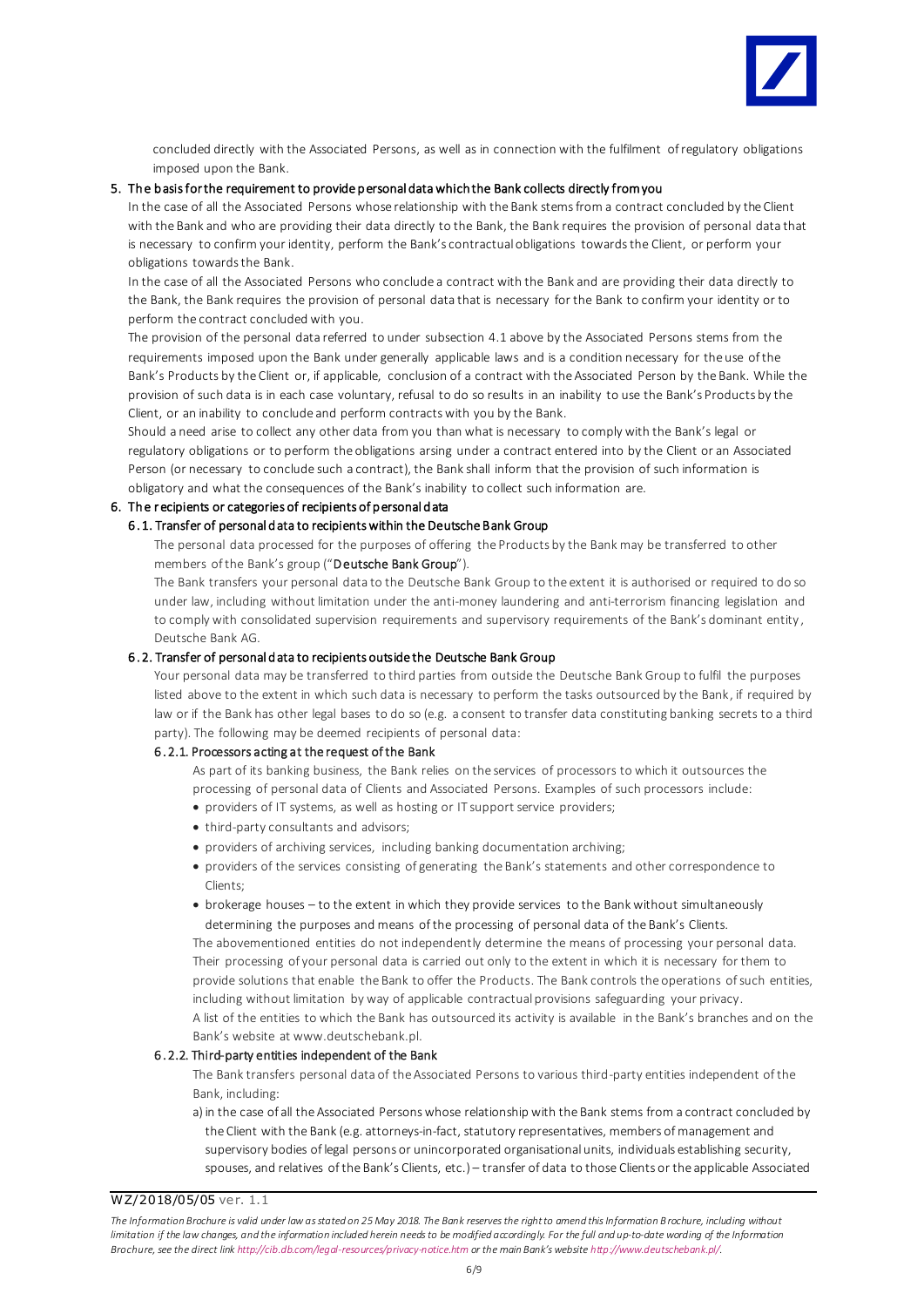

Persons, as well as third-party recipients of such data in connection with such a contract; the recipients vary depending on the Product category:

- (i) for the category of Products associated with maintaining an account and transactions on the account, these comprise: payment organisations, entities handling payments, other banks and credit institutions, Biuro Informacji Kredytowej S.A., as well as other entities set up under the provisions of Article 105.4 of the Banking Law;
- (ii) for the category of credit and financing Products, these comprise: payment organisations, entities handling payments, other banks and credit institutions, Biuro Informacji Kredytowej S.A., as well as other entities set up under the provisions of Article 105.4 of the Banking Law;
- (iii) for the category of investment Products, including brokerage services, these comprise brokerage houses, transfer agents and KDPW CCP S.A.;
- (iv) entities listed under Article 105.1 of the Banking Law;
- b)in the case of Clients' contracting parties transfer of data to Clients;

The abovementioned entities are independent data controllers.

The Bank is required under law to make your personal data available to the entities set up under Article 105.4 of the Banking Law. This includes e.g. Biuro Informacji Kredytowej S.A. Such entities act as independent data controllers. In order to find out more about how Biuro Informacji Kredytowej S.A. processes your personal data, see the Privacy Notice of Biuro Informacji Kredytowej S.A. provided in Section 8.

The transfer of data to third-party entities independent of the Bank may also be necessary for the Client to conclude a contract with the Bank.

The Bank may also make personal data available at the Client's express request. This applies e.g. to the transfer of the Client's account from the Bank to another bank or to the entities referred to in Article 104.3of the Banking Law (entities that have been authorised by the Client to receive the Client's information constituting a banking secret).

The transfer of data to funds, transfer agents, brokerage houses is necessary for the Bank to offer adequate Products that are being serviced by the Bank in collaboration with those entities.

## 7. The rights vested in the Associate P ersons and how to exercise them

### 7 .1. Rights vested

Pursuant to Article 15 of GDPR, each data subject has a right to access their personal data processed by the Bank. Should you consider any of your data inaccurate or incomplete, under Article 16 of GDPR you are entitled to request that your data be rectified or completed. Under such circumstances, you should submit a request for data rectification under the procedure set forth under subsection 7.2 below. The Bank shall rectify forthwith any such information. You also have a right to:

- a) request erasure of your personal data in the cases laid down under Article 17 ofGDPR;
- b) request restriction of processing of your personal data in the cases laid down under Article 18 of GDPR;
- c) withdraw your consent if the Bank has obtained personal data processing consent (providing that the withdrawal will not affect the lawfulness of processing undertaken prior to such withdrawal) pursuant to Article 7 of GDPR;
- d) object on the grounds relating to your particular situation to processing of your personal data (including profiling) if the processing is necessary to pursue public interests or legitimate interests of the Bank pursuant to Article 21 of GDPR;
- e) data portability under Article 20 of GDPR. This is a right to receive personal data that has been provided to the Bank in a structured, commonly used and machine-readable format and the right to request that the data be transmitted to another controller without hindrance from the Bank and subject to its own confidentiality obligations.

While the Bank shall comply with any requests, withdrawals, or objections in accordance with the applicable data protection regulations, it must be borne in mind that those rights are not absolute: they may not always be applicable and under certain circumstances there may be exemptions from their application.

In response to a request, the Bank may ask for additional information to confirm your identity or to help the Bank understand the situation better. If your request is denied, the Bank shall justify its decision.

### 7 .2. Exercise of rights vested

In order to exercise the rights vested in you or obtain detailed information on the processing of your personal data, please contact the Bank or the Data Protection Officer. The contact details of the Bank and the Data Protection Officer are provided in Section 1 of this Information Brochure.

If you are not satisfied with the response of the Bank, you can also lodge a complaint with a competent personal data protection authority, which in Poland is Prezes Urzędu Ochrony Danych Osobowych (the President of the Personal Data Protection Office).

## WZ/2018/05/05 ver. 1.1

The Information Brochure is valid under law as stated on 25 May 2018. The Bank reserves the right to amend this Information B rochure, including without *limitation if the law changes, and the information included herein needs to be modified accordingly. For the full and up-to-date wording of the Information Brochure, see the direct li[nk http://cib.db.com/legal-resources/privacy-notice.htm](http://cib.db.com/legal-resources/privacy-notice.htm) or the main Bank's website <http://www.deutschebank.pl/>.*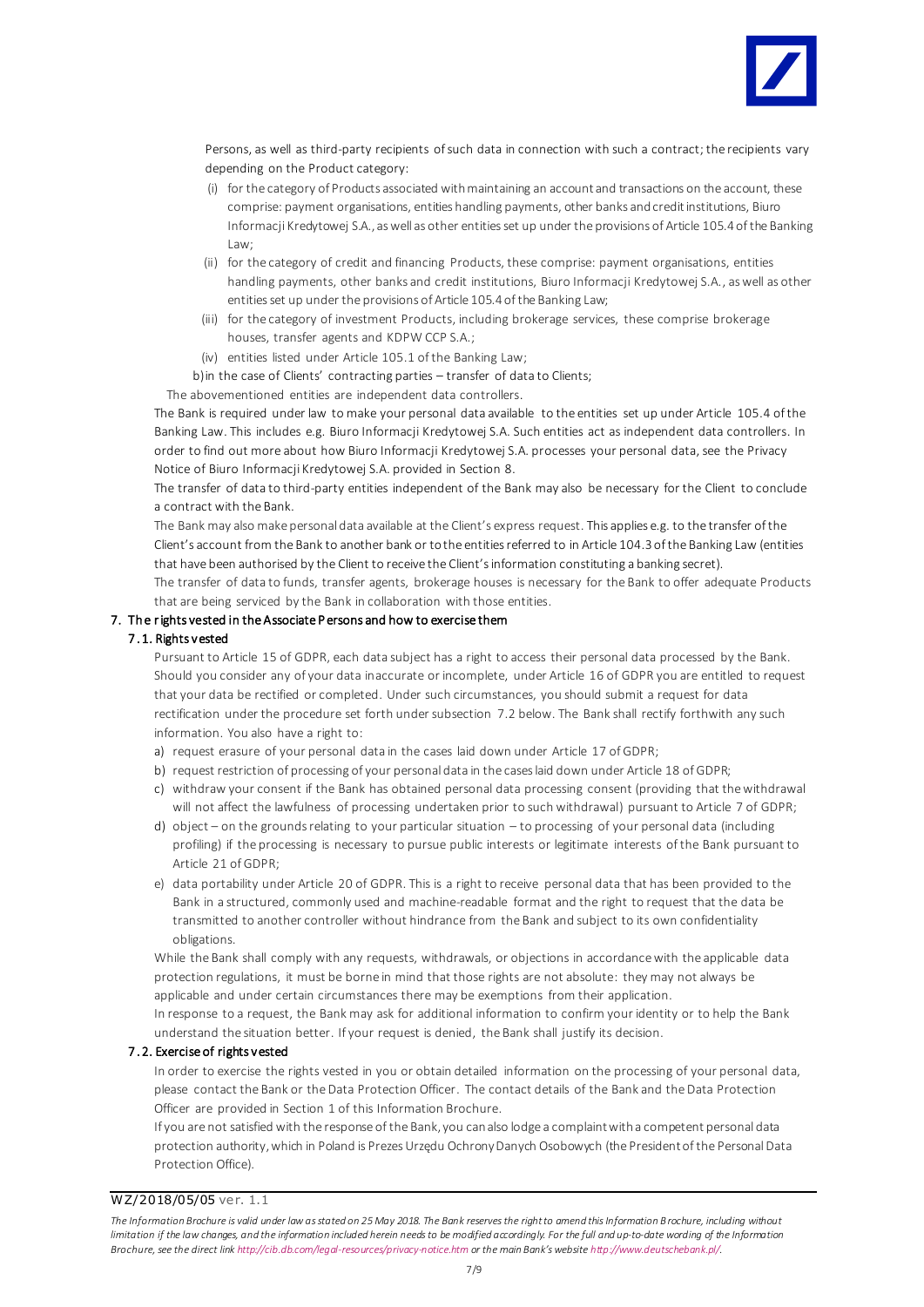

In order to ensure that your personal data is up to date and accurate, you can be periodically asked to check and confirm your data held by the Bank or notify the Bank of any changes to your personal data (such as e.g. change of address or phone number). The Bank encourages you to regularly check if your personal data being processed is accurate, up to date, and complete.

## 8. BIK - Privacy Notice

In the cases where it is allowed under law, for some categories of personal data of the Associated Persons, the Bank may transfer personal data, pursuant to the provisions of Article 105.1(1c) and Article 105.4 of the Banking Law of 29 August 1997 ("Banking Law"), to Biuro Informacji Kredytowej S.A., a Polish joint-stock company with its seat in Warsaw, ul. Jacka Kaczmarskiego 77a, 02-679 Warszawa, Poland, ("BIK"). Consequently, BIK - in addition to the Bank - becomes a controller of your personal data. Below you will find the basic information on the processing of your personal data by BIK.

| Data controller                                          | Biuro Informacji Kredytowej S.A., a Polish joint-stock company with its seat in Warsaw, ul. Jacka<br>Kaczmarskiego 77a, 02-679 Warszawa, Poland, (BIK), is the controller of your personal data                                                                                                                                                                                                                                                                                                                                                                                                                                                                                                                                                                                                                                                                                                                                                                                                                                                                                                                                   |
|----------------------------------------------------------|-----------------------------------------------------------------------------------------------------------------------------------------------------------------------------------------------------------------------------------------------------------------------------------------------------------------------------------------------------------------------------------------------------------------------------------------------------------------------------------------------------------------------------------------------------------------------------------------------------------------------------------------------------------------------------------------------------------------------------------------------------------------------------------------------------------------------------------------------------------------------------------------------------------------------------------------------------------------------------------------------------------------------------------------------------------------------------------------------------------------------------------|
| Contact details                                          | BIK can be contacted by email at <b>kontakt@bik.pl</b> or in writing (Centrum Obsługi Klienta BIK S.A., 02-<br>676 Warszawa, ul. Postępu 17A). BIK has appointed a data protection officer who can be contacted<br>by email at iod@bik.pl or in writing (Inspektor Ochrony Danych, Centrum Obsługi Klienta BIK S.A.,<br>02-676 Warszawa, ul. Postępu 17A). The Data Protection Officer can be contacted in all matters<br>involving personal data processing and the exercise of rights associated with personal data<br>processing.                                                                                                                                                                                                                                                                                                                                                                                                                                                                                                                                                                                              |
| Purposes of processing and<br>legal basis for processing | The purposes of processing your personal data by BIK are as follows:<br>• carrying out banking operations, including without limitation review of creditworthiness and<br>credit risk assessment, including the use of profiling - provisions of the Banking Law provide the<br>legal basis for processing;<br>• statistical and analytical purposes that do not result in obtaining personal data and the result is<br>not used as the basis for decisions concerning natural persons - legitimate interests of the data<br>controller arising under the Banking Law provide the legal basis for processing;<br>• application of internal methods and other methods and models referred to under Article 105a.4 of the<br>Banking Law - a provision of the Banking Law provides the legal basis for processing;<br>• processing of your potential complaints and claims - legitimate interests of the data controller,<br>consisting of the investigation of the grounds for the complaint and defence against potential<br>claims, provide the legal basis for processing.                                                      |
| Categories of data<br>processed                          | <b>BIK</b> processes your personal data to the extent of:<br>• personal identification data: PESEL Personal Number/NIP Tax Number, forename, sumame, ID<br>document details, family name, mother's maiden name, father's forename, mother's forename,<br>date of birth, place of birth, nationality;<br>• address and phone details;<br>· sociodemographic data: information on employment or business engaged in as a sole trader,<br>education, income and expenses, marital status, number of people in the household, marital<br>property status;<br>• data on the obligation: source of obligation, amount and currency, account number and balance,<br>obligation inception date, obligation repayment conditions, purpose of financing, legal security<br>and object of security, obligation servicing history, amount of debt under obligation on the<br>obligation expiry date, obligation expiry date, reasons for default or delay referred to under<br>Article 105a.3 of the Banking law, reasons for expiry of the obligation, consumer bankruptcy<br>information, credit decision, and data on credit applications. |
| Source of data                                           | BIK receives your personal data from the Bank.<br>The information on consumer bankruptcy processed by BIK may originate from the Bank and the<br>Monitor Sądowy i Gospodarczy                                                                                                                                                                                                                                                                                                                                                                                                                                                                                                                                                                                                                                                                                                                                                                                                                                                                                                                                                     |
| Period for which personal<br>data will be stored         | Your personal data will be processed by BIK:<br>• for the purposes of carrying out banking operations, including without limitation review of<br>creditworthiness and credit risk assessment - for the term of your obligation and upon its expiry<br>only if you consent or the conditions laid down under Article 105a.3 of the Banking Law are met,<br>but in no event longer than for 5 years upon expiry of the obligation, and as regards data arising<br>from an enquiry submitted to BIK-no longer than for 5 years from its submission, providing that<br>the data will be made available for a period of up to 12 months after it is submitted;                                                                                                                                                                                                                                                                                                                                                                                                                                                                         |

## WZ/2018/05/05 ver. 1.1

*The Information Brochure is valid under law as stated on 25 May 2018. The Bank reserves the right to amend this Information B rochure, including without limitation if the law changes, and the information included herein needs to be modified accordingly. For the full and up-to-date wording of the Information Brochure, see the direct li[nk http://cib.db.com/legal-resources/privacy-notice.htm](http://cib.db.com/legal-resources/privacy-notice.htm) or the main Bank's website <http://www.deutschebank.pl/>.*